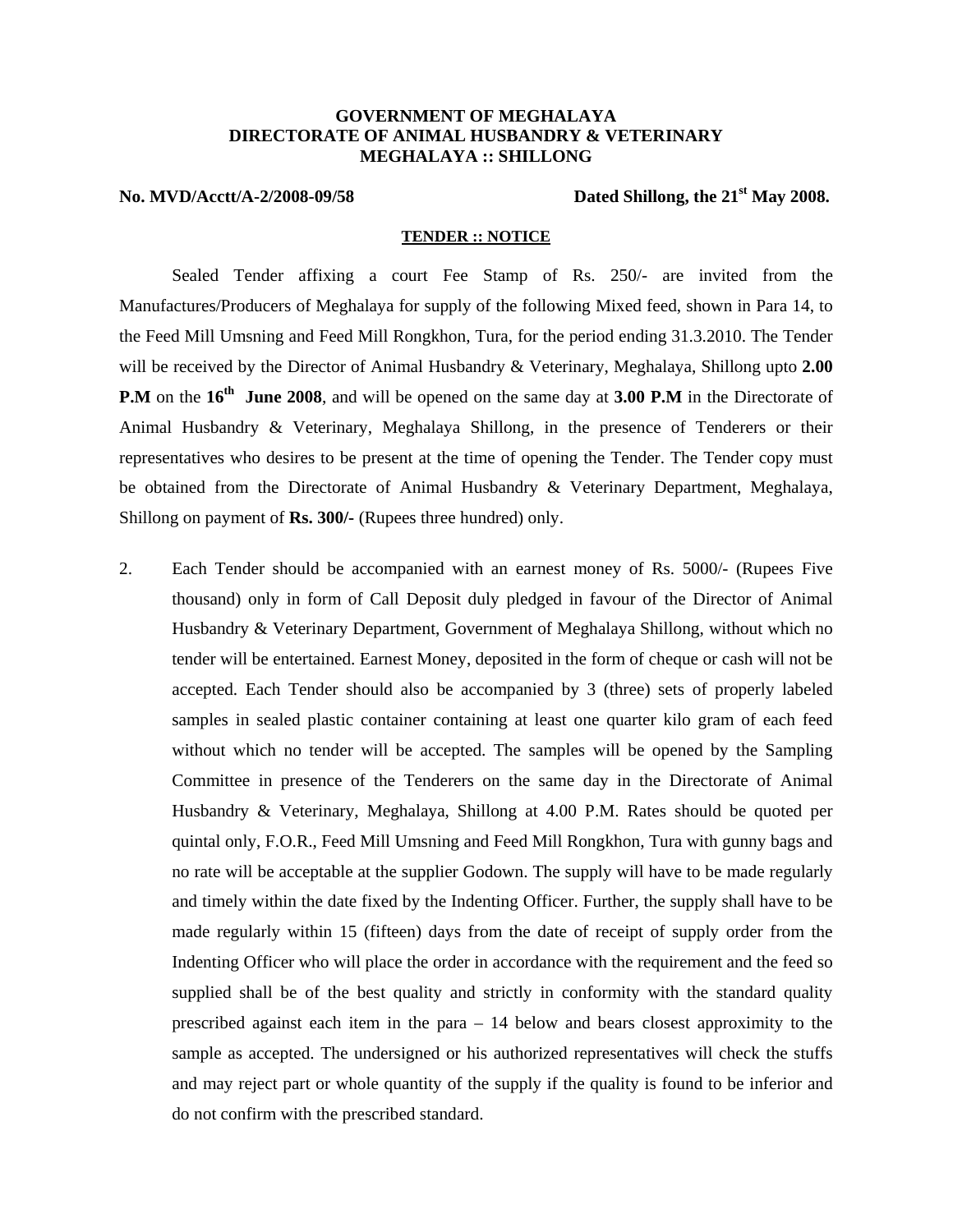- security money should be deposited in shape of Call Deposit duly pledged in favour of the undersigned before they are allowed to supply the feed. Security in form of Cheque or cash will not be accepted/honoured. The Security money shall be liable to forfeiture in case of any 3. The successful Tenderers will have to execute an agreement in stamp paper worth Rs. 25/- at their own cost and to deposit a security money @ of 5% of the total value of the contract. The breach of the contract.
- 4. The earnest money of unsuccessful Tenderers will be refunded after a period of 3 (three) months. In case of the successful Tenderers the earnest money shall be forfeited if they failed to enter into an agreement within a forth-night from the date of intimation and deposit the security money etc. within 15 (fifteen) days from the date of acceptance of the 'TENDERS'.
- money. It should be specifically noted that if a Tenderer after acceptance of the Tenders is cancelled and Government will make purchase from any convenient source at the risk of the be realized from their/him by deduction from their/his bills or security money of concerned 5. No Tenderer will be allowed to withdraw their Tender without forfeiture of the earnest unable to fulfill the agreement and complete the supply of Feed as per indents and within the time specified by the Indentor due to any reason, whatsoever, then his Tender will be defaulting suppliers. Should such purchase involve higher price, the difference in price will defaulting supplier without intimation to them.
- 6. The approximate quantity of feed to be supplied to the Department is shown in Para 14 and may vary according to the needs as may be determined by the Department and the undersigned is bound to accept the total quantity of the feed as mentioned in the agreement. Department shall not be liable to explain to the Tenderers for such variation or nonacceptance or any of the feed at any time. In other word this does not mean that the The selected Tenderers shall have no claim for compensation due to increase in price of Feed or for variation in quantity as may be indented or for any other reason thereof and the supply shall have to be made at Feed Mill Umsning/Feed Mill Rongkhon, Tura as per requirement of indenting Officers from time to time.
- 7. The Department shall be at liberty to drop some items of mixed Feed according to exigencies of requirement and the Tenderers shall have no objection for such decision of the Department even after the agreement is made.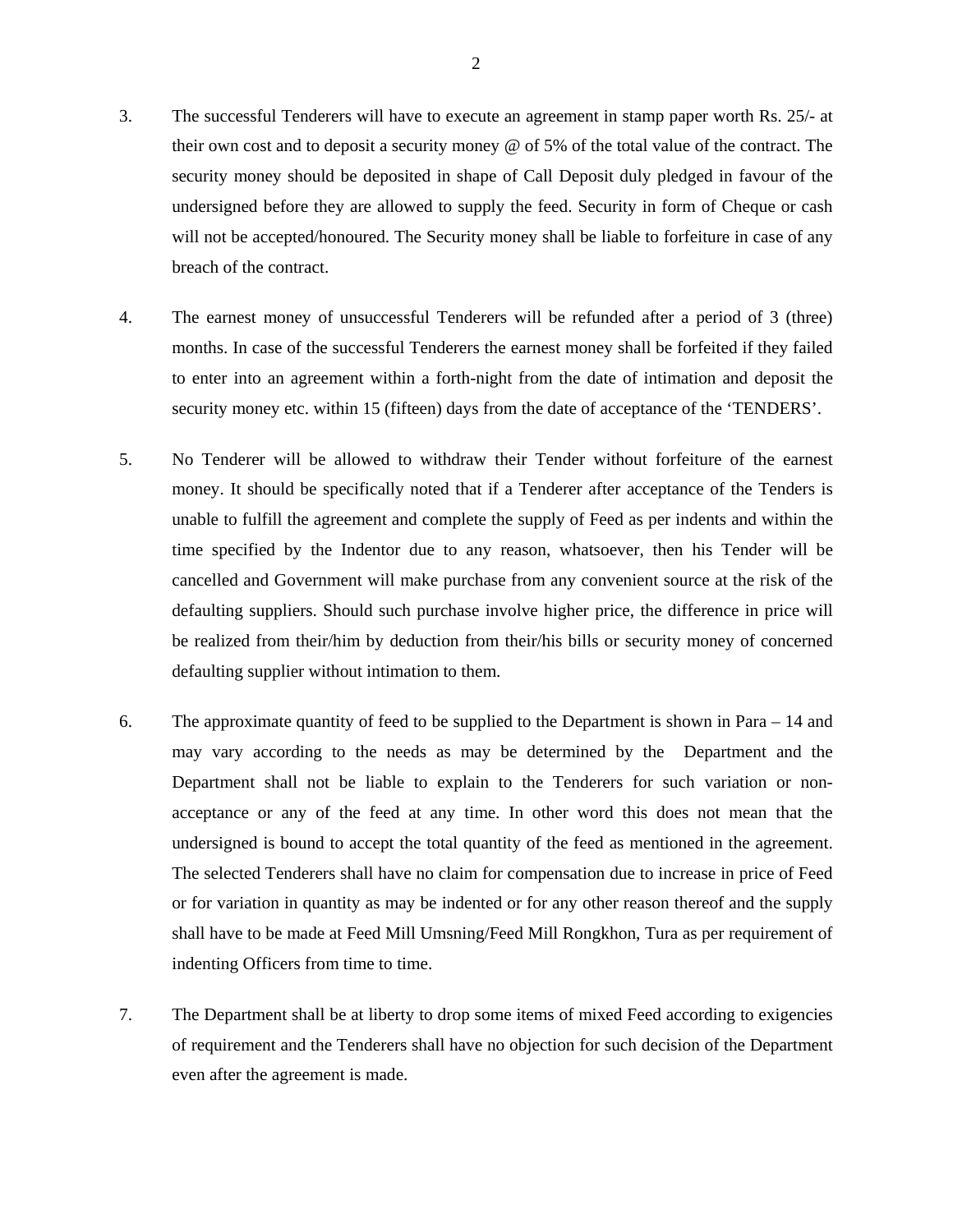- 8. The Tenderers shall have no objection to supply the Feed even if the quantity covered by the order for supply is not adequate enough for transportation or any other reasons.
- approximate requirement as shown below (Para-14) as and when required to do so by this Department. Such, additional Feed should be supplied at the same price and on the same terms and conditions that will appear in the agreement. 9. The contractor shall be bound to supply additional requirement of Feed over and above the
- 10. In case of dispute the decision of the Director of Animal Husbandry & Veterinary, Meghalaya, Shillong shall be final and binding upon the Contractors. The undersigned does not bind himself to accept the lowest Tender or any Tenders or to assign any reason thereof.
- Councils, without which their Tender will not be entertained. Stockists must produce 11. All Tenderers must be accompanied with Income - Tax Clearance, Sales Tax Clearance Certificate and Profession Tax Certificate without which no Tender will be considered. All non-Tribal Tenderers must furnish a valid Trading License from the concern District authority letter of the manufacturer.
- 12. Taxes to be charged if any, should be quoted separately and clearly against each taxable item.
- 13. Consignments when supplied will not be accepted below the quality specified in para-14 below :-

|     |                            |         |                                 |       | <b>A pproximate Annual</b> |         |
|-----|----------------------------|---------|---------------------------------|-------|----------------------------|---------|
| S1  | Items                      | M.E     | <b>Standard quality of Feed</b> |       | <b>Requirement</b>         |         |
| No. |                            | K. Cal/ | Crude                           | Crude | For.                       | For     |
|     |                            | Kg      | Protein                         | Fiber | Tura                       | Umsning |
|     |                            |         | (Min)                           | (Max) | (Qt)                       | (Qt)    |
|     | $\overline{2}$             | 3       | 4                               | 5     | 6                          |         |
|     | <b>PARENT LAYERS FEED:</b> |         |                                 |       |                            |         |
|     | a) Chick Feed              | 2700    | 22%                             | 7%    |                            | 50      |
|     | b) Grower Feed             | 2600    | 16%                             | 8%    |                            | 140     |
|     | c) Layer Feed              | 2700    | 18%                             | 8%    |                            | 390     |
| 2   | <b>POULTRY FEED:</b>       |         |                                 |       |                            |         |
|     | (COMMERCIAL)               |         |                                 |       |                            |         |
|     | a) Chick Feed              | 2700    | 22%                             | 7%    | 10                         | 1100    |
|     | b) Grower Feed             | 2600    | 16%                             | 8%    | 90                         | 950     |
|     | c) Layer Feed              | 2700    | 18%                             | 8%    | 360                        | 1900    |

# **14 – TYPE OF MIXED FEED REQUIRED UPTO 31.3.2010 WITH SPECIFICATION**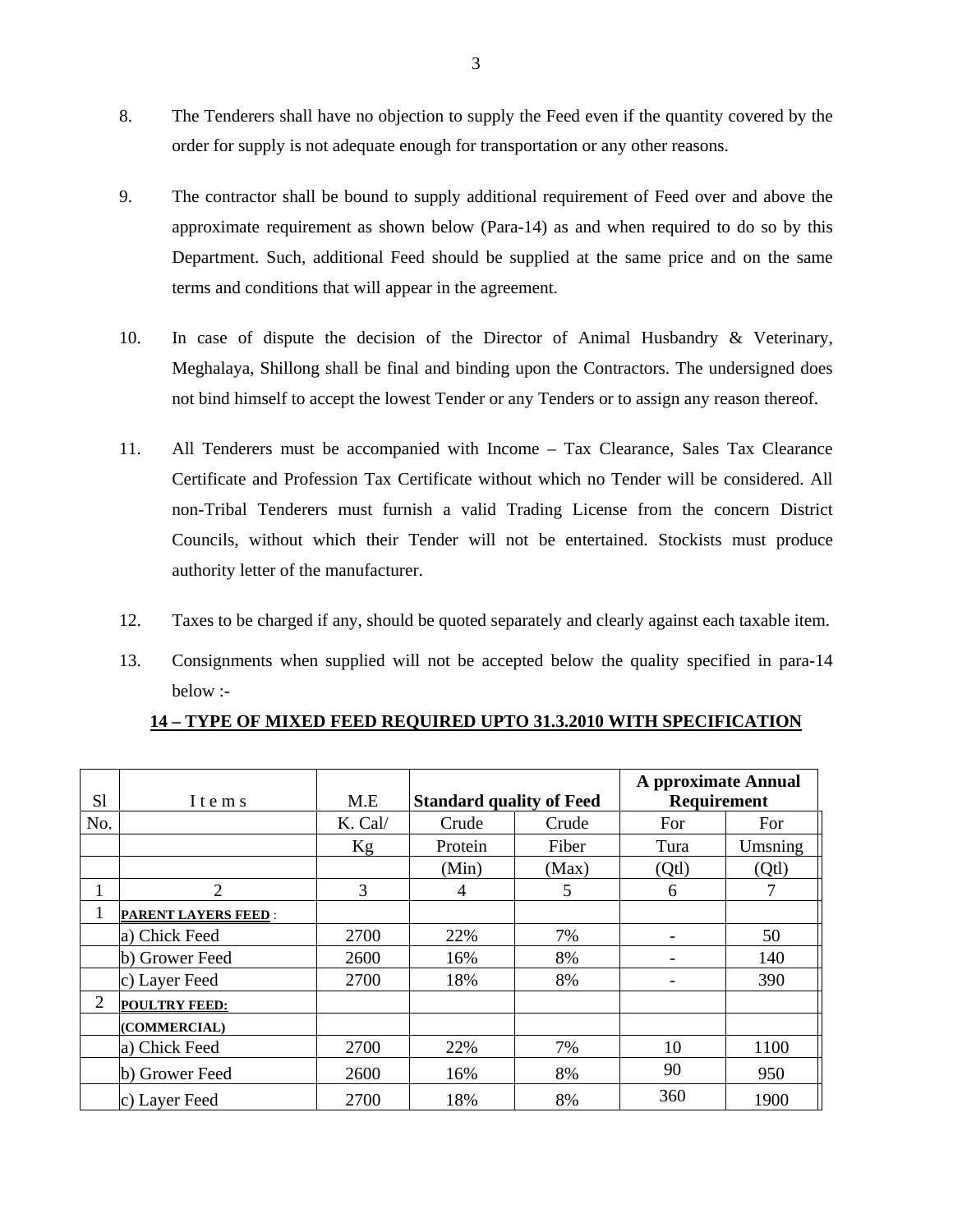| 3              | <b>BROILER PARENT FEED:</b>    |      |       |      |                          |      |
|----------------|--------------------------------|------|-------|------|--------------------------|------|
|                | a) Chick Feed                  | 2700 | 22%   | 4%   |                          | 60   |
|                | b) Grower Feed                 | 2600 | 16%   | 6%   |                          | 120  |
|                | c) Layer Feed                  | 2800 | 17.5% | 4%   |                          | 370  |
| $\overline{4}$ | <b>BROILER FEED:</b>           |      |       |      |                          |      |
|                | (COMMERCIAL)                   |      |       |      |                          |      |
|                | a) Prestarter Feed             | 2500 | 24%   | 6%   |                          |      |
|                | b) Starter Feed                | 2700 | 22%   | 6%   | 100                      | 330  |
|                | c) Finisher Feed               | 2800 | 19%   | 6%   | 300                      | 630  |
| 5.             | <b>KUROILER FEED: (PARENT)</b> |      |       |      |                          |      |
|                | a) Chick Feed                  | 2700 | 24%   | 6%   | 60                       | 60   |
|                | b) Grower Feed                 | 2600 | 18%   | 6%   | 120                      | 120  |
|                | c) Finisher Feed               | 2700 | 20%   | 6%   | 1000                     | 1220 |
| 6.             | <b>KUROILER FEED:</b>          |      |       |      |                          |      |
|                | (COMMERCIAL)                   |      |       |      |                          |      |
|                | a) Chick Feed                  | 2700 | 22%   | 6%   | 200                      | 1030 |
|                | b) Grower Feed                 | 2600 | 16%   | 6%   | 20                       | 240  |
|                | c) Finisher Feed               | 2700 | 18%   | 6%   | 10                       | 25   |
| 7.             | <b>TURKEY FEED:</b>            |      |       |      |                          |      |
|                | a) Chick Feed                  | 2900 | 30%   | 1%   | $\overline{a}$           | 50   |
|                | b) Grower Feed                 | 3100 | 28%   | 1%   |                          | 250  |
|                | c) Finisher Feed               | 3200 | 23%   | 1%   | $\frac{1}{2}$            | 550  |
| 8              | <b>PIG FEED:</b>               |      |       |      |                          |      |
|                | a) Starter Feed                | 2900 | 20%   | 4.5% | 20                       | 40   |
|                | a) Grower Feed                 | 2700 | 18%   | 6%   | 500                      | 1000 |
|                | b) Finisher Feed               | 2500 | 16%   | 10%  | 1000                     | 3500 |
| 9              | <b>CATTLE FEED:</b>            |      |       |      |                          |      |
|                | a) Heifer Feed                 | 2230 | 12%   | 15%  | 200                      | 1000 |
|                | b) Milch Feed                  | 2360 | 14%   | 17%  | 900                      | 2000 |
| 10             | Sheep & Goat Feed              | 2360 | 14%   | 17%  | $\overline{\phantom{a}}$ | 50   |
| 11             | Rabbit Feed                    | 2400 | 16%   | 14%  |                          | 50   |

# **Director A.H. & Veterinary, Meghalaya, Shillong.**

# Memo No. MVD/ACCTT/A-2/2007-08/58-A Dated Shillong, the 21<sup>st</sup> May 2008. **Copy forwarded to**:-

- 1. The Under Secretary to the Government of Meghalaya, A.H & Veterinary, Shillong.
- 2. The Manager, Zonal Feed, Mill, Umsning for information.
- 3. The Manager, Feed Mill, Tura for information.